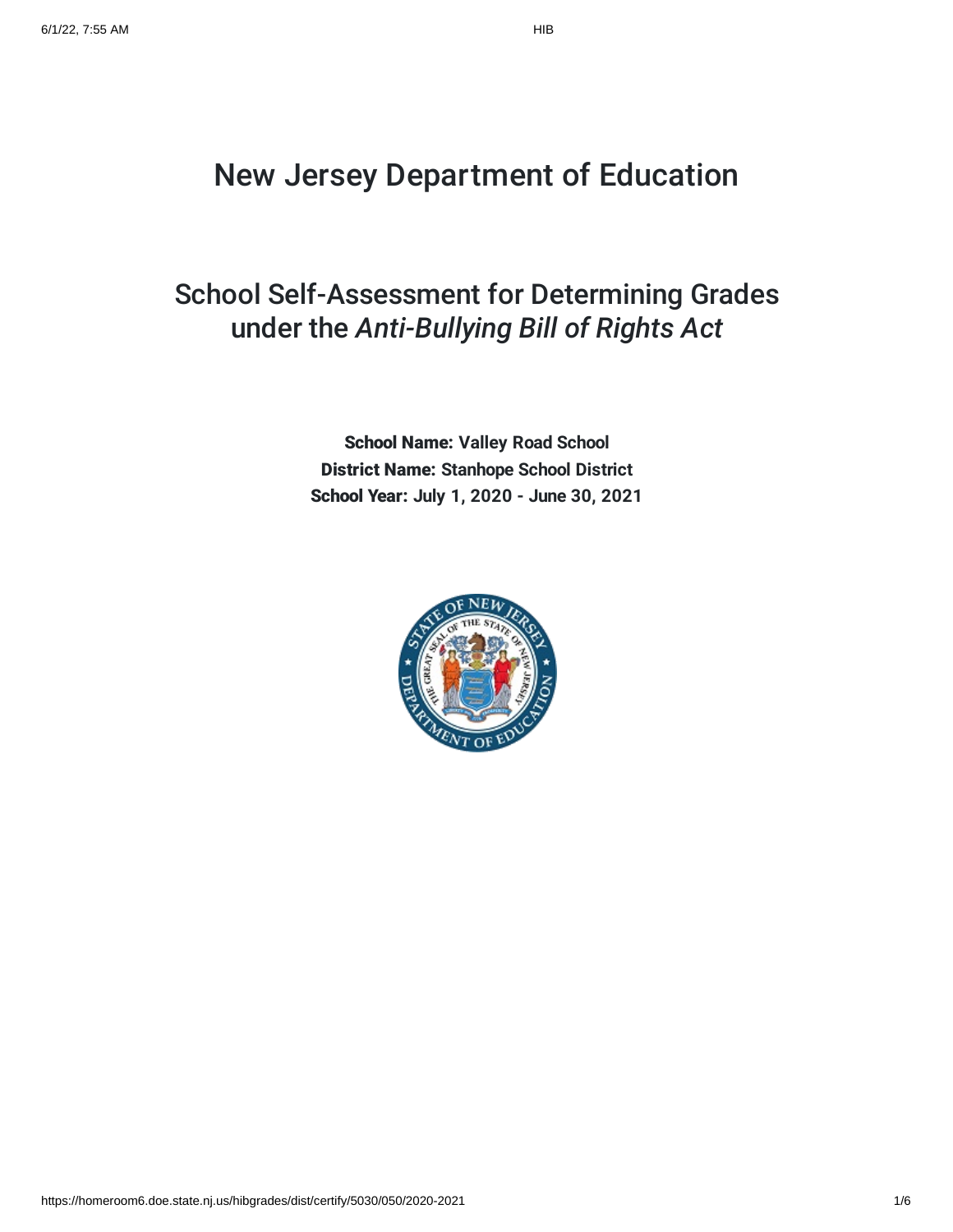| Core Element #1: HIB Programs, Approaches or Other Initiatives (N.J.S.A. 18A:37-17a) |                                                                                                                                                         |               |
|--------------------------------------------------------------------------------------|---------------------------------------------------------------------------------------------------------------------------------------------------------|---------------|
|                                                                                      | <b>Indicators</b>                                                                                                                                       | Score $(0-3)$ |
| А.                                                                                   | The school annually established HIB programs, approaches or other initiatives.                                                                          | 3             |
| В.                                                                                   | The school annually <i>implemented</i> and documented HIB programs, approaches, or<br>other initiatives.                                                | 3             |
| C.                                                                                   | The school annually assessed HIB programs, approaches or other initiatives.                                                                             | 2             |
| D.                                                                                   | The school's HIB programs, approaches or other initiatives were designed to create<br>school-wide conditions to prevent and address HIB.                | 3             |
| Е.                                                                                   | The school safety/school climate team (SS/SCT) identified patterns of HIB and<br>reviewed school climate and school policies for the prevention of HIB. | 3             |
|                                                                                      | SUB-TOTAL (possible 15)                                                                                                                                 | 14            |

| $\mathbf{c})$ | Core Element #2: Training on the BOE-approved HIB Policy and Procedures (N.J.S.A. 18A:37-17b and                                                                                                                             |   |
|---------------|------------------------------------------------------------------------------------------------------------------------------------------------------------------------------------------------------------------------------|---|
|               | <b>Indicators</b>                                                                                                                                                                                                            |   |
| Α.            | School employees, contracted service providers and volunteers were provided<br>training on the HIB policy.                                                                                                                   | 3 |
| <b>B.</b>     | The HIB policy training included instruction on preventing HIB on the basis of<br>protected categories enumerated in the ABR and other distinguishing characteristics<br>that may incite incidents of discrimination or HIB. | 2 |
| C.            | The HIB policy was discussed with students, in accordance with the district's<br>process for these discussions.                                                                                                              | 3 |
|               | SUB-TOTAL (possible 9)                                                                                                                                                                                                       | 8 |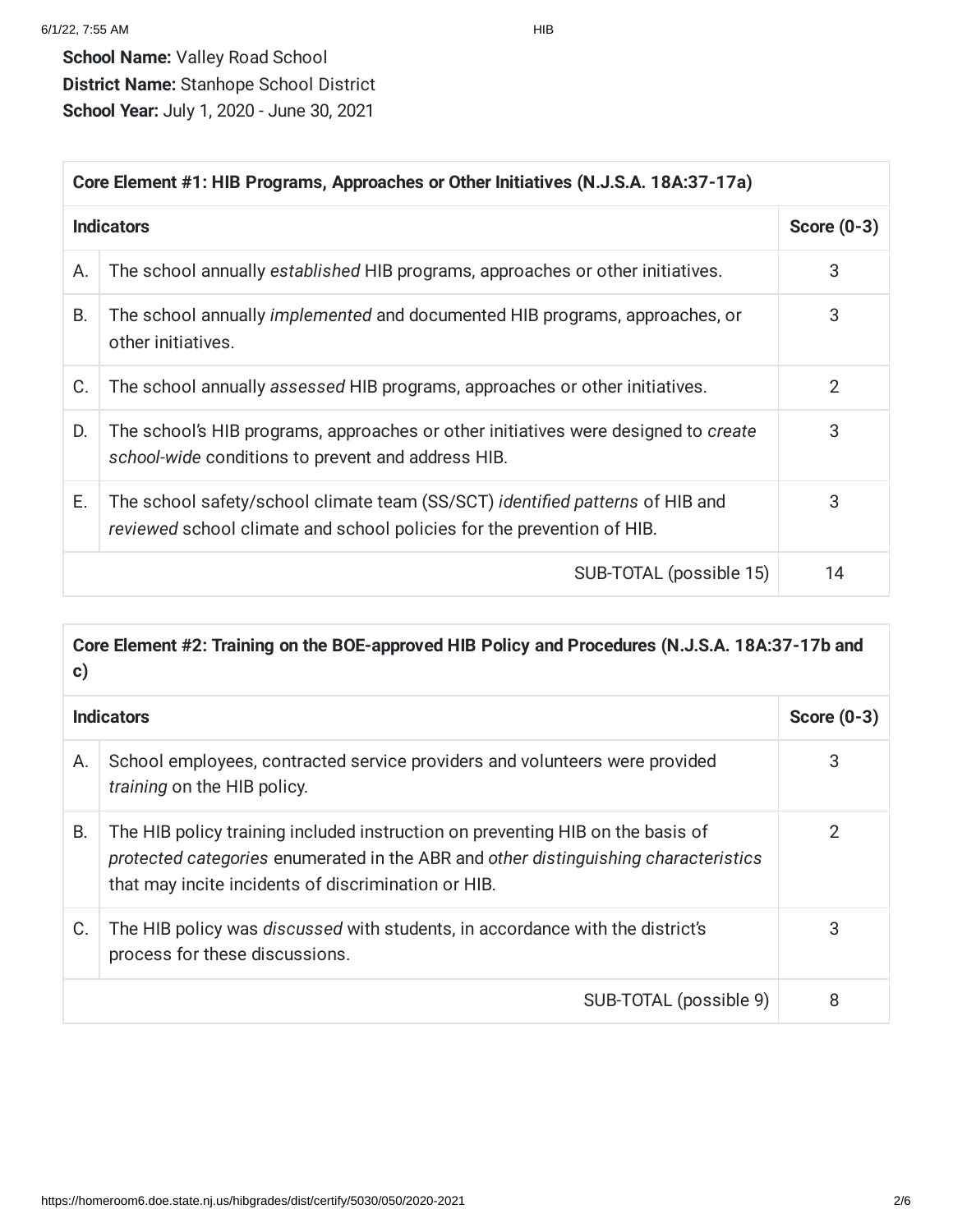| Core Element #3: Other Staff Instruction and Training Programs (N.J.S.A. 18A:6-112, N.J.S.A. 18A:37-<br>22d, N.J.S.A. 18A:37-26a, N.J.S.A. 18A:37-21d, N.J.S.A. 18A:26-8.2) |                                                                                                                                                                                                             |               |
|-----------------------------------------------------------------------------------------------------------------------------------------------------------------------------|-------------------------------------------------------------------------------------------------------------------------------------------------------------------------------------------------------------|---------------|
|                                                                                                                                                                             | <b>Indicators</b>                                                                                                                                                                                           | Score $(0-3)$ |
| Α.                                                                                                                                                                          | Each teaching staff member completed at least 2 hours of instruction in suicide<br>prevention that included information on HIB, in each five-year professional<br>development period.                       | 3             |
| <b>B.</b>                                                                                                                                                                   | Each teaching staff member completed at least 2 hours of instruction on HIB<br>prevention, in each five-year professional development period.                                                               | 3             |
| C.                                                                                                                                                                          | The school anti-bullying specialist (ABS) was given time during the usual school<br>schedule to participate in in-service training in preparation to act as the ABS.                                        | 3             |
| D.                                                                                                                                                                          | The members of the school safety/school climate team (SS/SCT) were provided<br>with professional development in effective practices of successful school climate<br>programs or approaches.                 | 3             |
| Е.                                                                                                                                                                          | School building leaders* have received information on the prevention of harassment,<br>intimidation and bullying as part of their training on issues of school ethics, school<br>law and school governance. | 3             |
|                                                                                                                                                                             | SUB-TOTAL (possible 15)                                                                                                                                                                                     | 15            |

#### **Core Element #4: Curriculum and Instruction on HIB and Related Information and Skills (N.J.S.A. 18A:37-29)**

|    | <b>Indicators</b>                                                                                                                                                                                                                                |   |
|----|--------------------------------------------------------------------------------------------------------------------------------------------------------------------------------------------------------------------------------------------------|---|
| Α. | The school provided ongoing, age-appropriate instruction on preventing HIB in<br>accordance with the New Jersey Student Learning Standards                                                                                                       | 3 |
| В. | The school observed the "Week of Respect," during the week beginning with the first<br>Monday in October of each year, recognizing the importance of character education<br>by providing age-appropriate instruction focusing on HIB prevention. | 3 |
|    | SUB-TOTAL (possible 6)                                                                                                                                                                                                                           | 6 |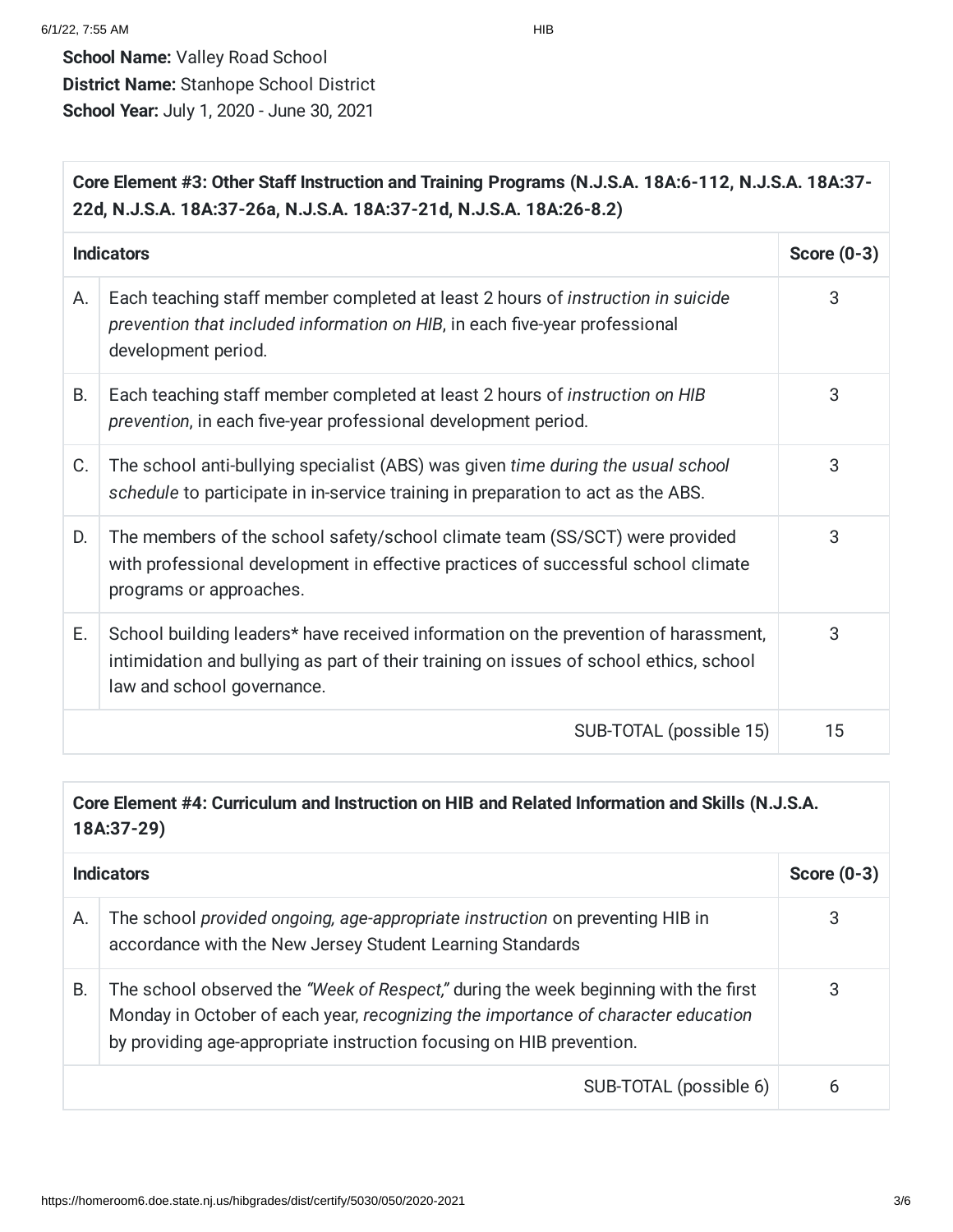| Core Element #5: HIB Personnel (N.J.S.A. 18A:37-20a, N.J.S.A. 18A:37-20c, N.J.S.A. 18A:37-21a) |                                                                                                                                                                                                                                                                                       |   |
|------------------------------------------------------------------------------------------------|---------------------------------------------------------------------------------------------------------------------------------------------------------------------------------------------------------------------------------------------------------------------------------------|---|
|                                                                                                | <b>Indicators</b>                                                                                                                                                                                                                                                                     |   |
| А.                                                                                             | The principal appointed a school anti-bullying specialist (ABS).                                                                                                                                                                                                                      | 3 |
| В.                                                                                             | The ABS met at least two times per school year with the district anti-bullying<br>coordinator (ABC).                                                                                                                                                                                  | 3 |
| C.                                                                                             | The school safety/school climate team (SS/SCT) met at least two times per school<br>year to develop, foster and maintain a positive school climate by focusing on the<br>ongoing, systemic process and practices in the school and to address school<br>climate issues including HIB. | 3 |
|                                                                                                | SUB-TOTAL (possible 9)                                                                                                                                                                                                                                                                | 9 |

### **Core Element #6: School-Level HIB Incident Reporting Procedure (N.J.S.A. 18A:37-15b(5), N.J.S.A. 18A: 37-15b(6)(a))**

**Option A**

| <b>Indicators</b> |                                                                                                           | Score $(0-3)$ |
|-------------------|-----------------------------------------------------------------------------------------------------------|---------------|
| Α.                | The school implemented the district's procedure for reporting HIB that includes all<br>required elements. | 3             |
| В.                | The school implemented the district's procedure for reporting new information on a<br>prior HIB report.   | 3             |
|                   | SUB-TOTAL (possible 6)                                                                                    | 6             |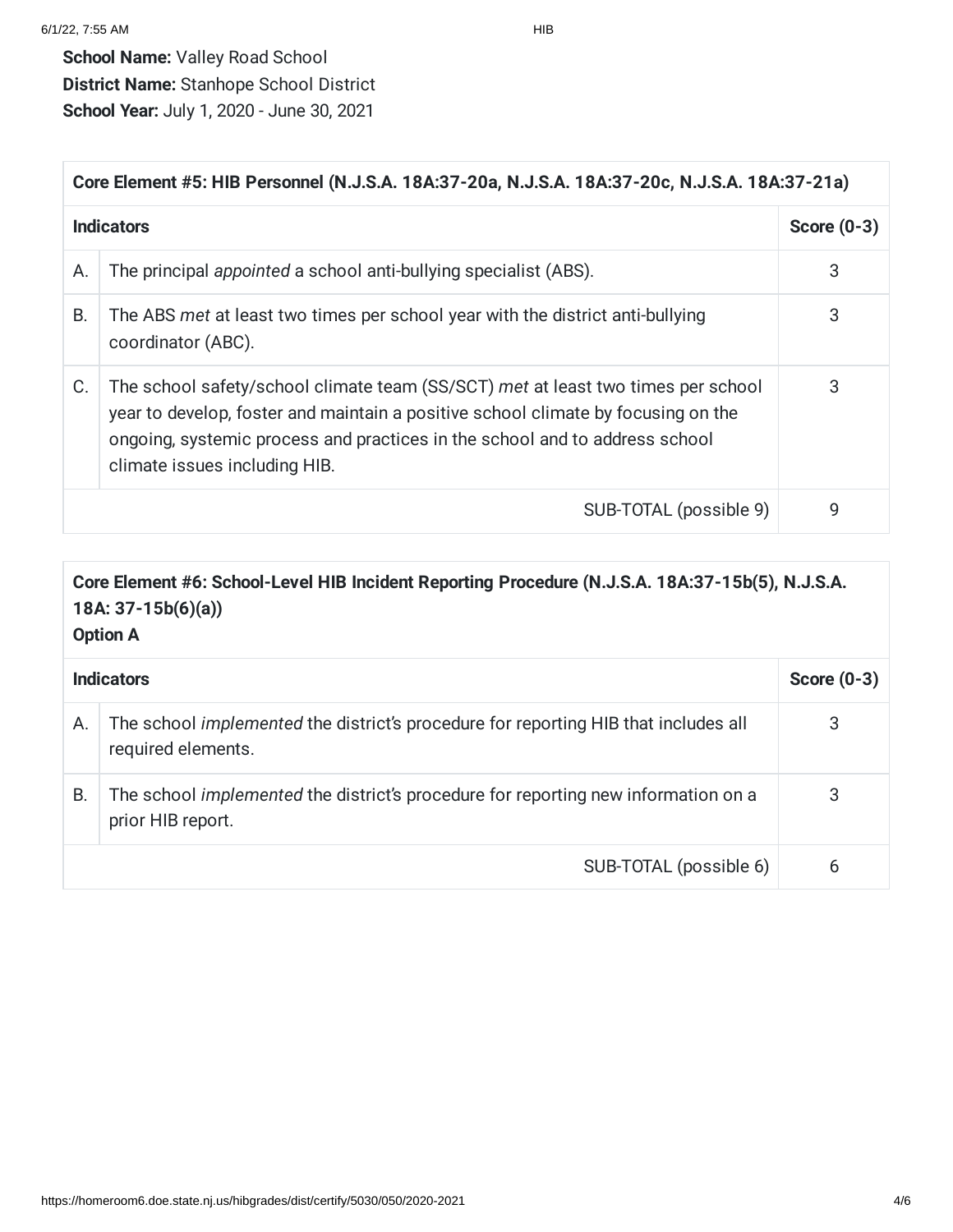### **Core Element #7: HIB Investigation Procedure (N.J.S.A. 18A:37-15b(5) and (6)(a) and (b)) Option A**

|    | <b>Indicators</b>                                                                                                                                      |    |
|----|--------------------------------------------------------------------------------------------------------------------------------------------------------|----|
| Α. | Notification to parents of alleged offenders and alleged victims in each reported HIB<br>incident.                                                     | 3  |
| B. | Completion of the investigation within 10 school days of the written incident report.                                                                  | 3  |
| C. | Preparation of a written report on the findings of each HIB investigation                                                                              | 3  |
| D. | Indicator D. Results of the investigation reported to the chief school administrator<br>(CSA) within 2 school days of completion of the investigation. | 3  |
|    | SUB-TOTAL (possible 12)                                                                                                                                | 12 |

| Core Element #8: HIB Reporting (N.J.S.A. 18A:17-46) |                                                                                                                                                                                                                                                                 |   |
|-----------------------------------------------------|-----------------------------------------------------------------------------------------------------------------------------------------------------------------------------------------------------------------------------------------------------------------|---|
|                                                     | <b>Indicators</b>                                                                                                                                                                                                                                               |   |
| А.                                                  | The school has a <i>procedure</i> for ensuring that staff member reports (i.e., verbal and<br>written) include the required information for all incidents of violence, vandalism and<br>HIB.                                                                    | 3 |
| В.                                                  | The official grades received from the NJDOE, for the Self-Assessment from the<br>previous reporting period, for the school and for the school district are posted on<br>the home page of the school's website per the ABR and the requirements of the<br>NJDOE. | 3 |
|                                                     | SUB-TOTAL (possible 6)                                                                                                                                                                                                                                          | 6 |

| TOTAL SCORE (possible 78) |  |
|---------------------------|--|
|---------------------------|--|